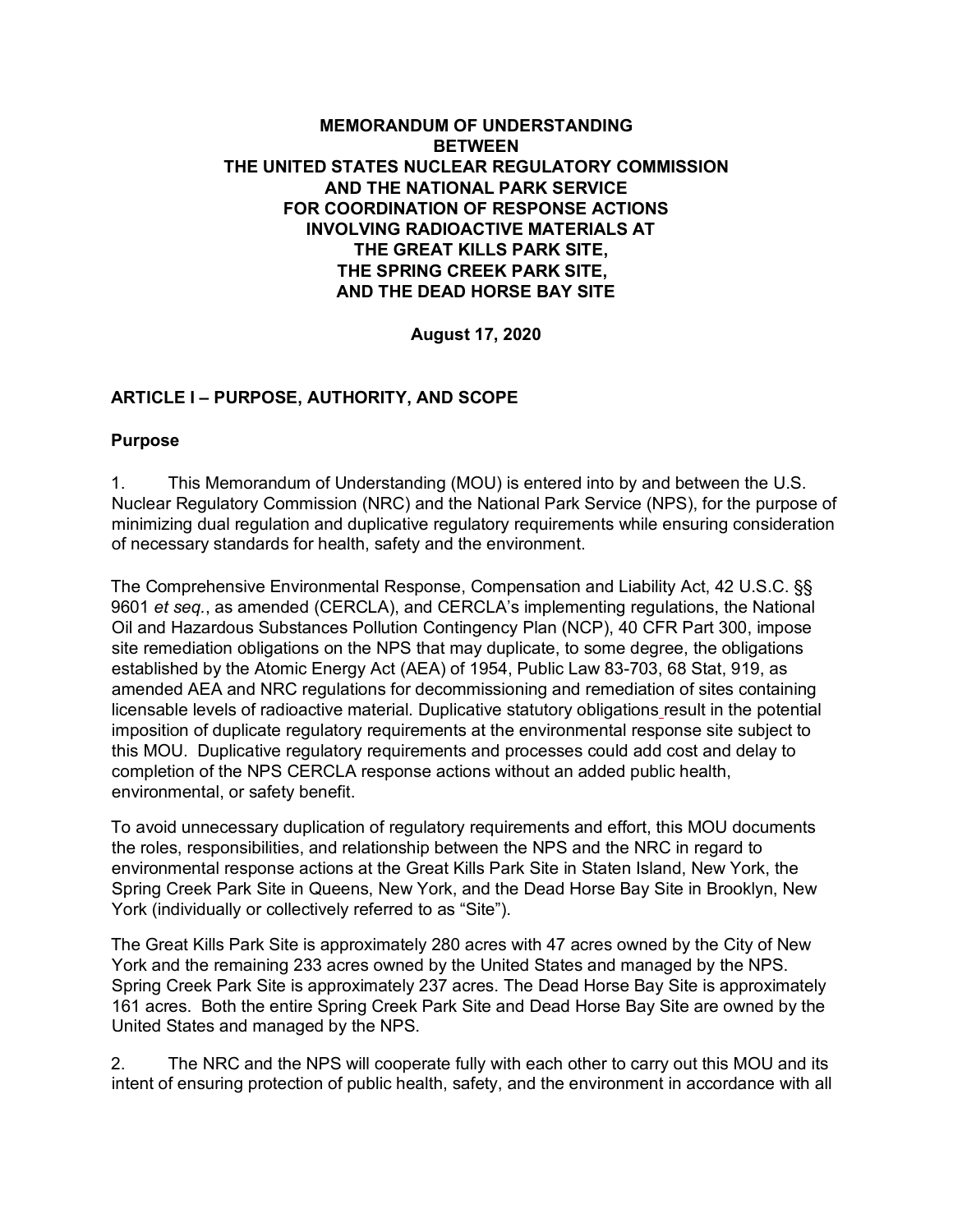governing laws and regulations. Both the NRC and the NPS share a commitment to the enhanced security of certain quantities of radioactive materials.

# **Authority**

3. This MOU is authorized pursuant to §§ 53 (42 USC 2073), 57 (42 USC 2077), 62 (42 USC 2092), 63 (42 USC 2093), and 81 (42 USC 2111) of the AEA. Under the AEA, except as provided in § 91.b (42 USC 2121(b)), the NRC has the authority to regulate the use, possession, ownership, transfer, receipt, acquisition, distribution, production, or manufacture of byproduct material, source material, and special nuclear material. The AEA prohibits any person, including government agencies, from receiving, transferring, owning, possessing, or using byproduct material, source material, or special nuclear material unless authorized by a general or specific license from the NRC, or otherwise exempt from the licensing requirements by statute or Title 10 of the *Code of Federal Regulations* (10 CFR), Chapter 1. The NRC relinquishes portions of its regulatory authority to Agreement States—States with which the Commission has entered into an effective agreement under § 274(b) (42 USC 2021(b)) of the AEA to license and regulate byproduct materials, source materials, and certain quantities of special nuclear materials.

The NRC has the statutory responsibility to protect public health and safety, promote the common defense and security, and protect the environment related to the possession and use of source, byproduct, and special nuclear material under the AEA. This responsibility includes overseeing the decommissioning and radiological cleanup of facilities or sites that are subject to the NRC's authority under the AEA, to levels that are protective of the public health and safety and the environment as set forth in 10 CFR Part 20, Subpart E. This responsibility also includes, through the Integrated Materials Performance Evaluation Program, periodic reviews of an Agreement State's programs established under § 274 of the AEA (42 USC § 2021) to ensure continued adequacy and compatibility.

4. The State of New York is an Agreement State under § 274 (42 USC 2021) of the AEA and thereby has authority over the radiological cleanup of certain facilities or sites in the state that would otherwise be within the NRC's jurisdiction. Although the NRC retains jurisdiction over said material on Federal land, a portion of the Site is under the jurisdiction of the State of New York and therefore the NRC does not have or claim authority over the radiological cleanup under the AEA in that portion of the Site.

5. The NPS enters into this MOU under the authority of 54 U.S.C. § 100101 and Section 104 of CERCLA, 42 U.S.C. § 9604. The NPS is investigating and responding to the Site pursuant to CERCLA and the NCP. Congress enacted CERCLA, also known as Superfund, in 1980 to address releases and threatened releases of hazardous substances into the environment. CERCLA gives the President of the United States broad powers to respond to hazardous substance releases and threatened releases as the president deems necessary to protect the public health or welfare or the environment, including enforcement authority with respect to parties responsible for the releases. The president has delegated this authority to a number of Federal departments and agencies, including the United States Department of the Interior (DOI). The NPS, an agency within the DOI, is the CERCLA lead agency for the Site.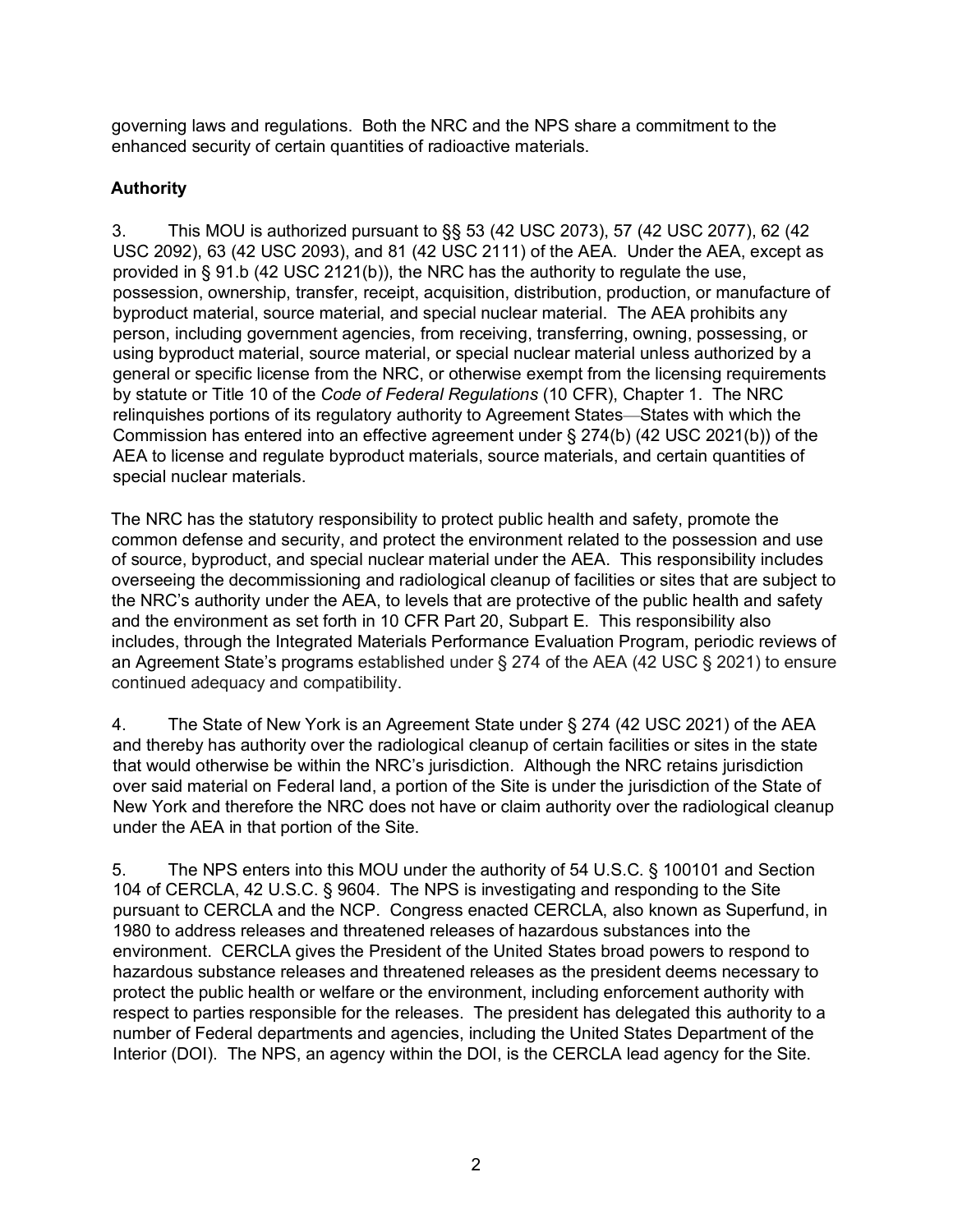This CERCLA response authority with respect to the NPS managed land is the same as the Environmental Protection Agency (EPA) CERCLA Section 104 response authority to investigate and respond to hazardous substances released on private property.

6. As identified above, the NRC and the NPS have statutory authorities that overlap for addressing AEA radioactive material. Therefore, this MOU describes the intent and plan of the NRC and the NPS to work together to meet their overlapping responsibilities. It neither creates nor removes any agency responsibility or authority. This MOU is not an admission of responsibility or liability on the part of the United States with regard to any hazardous substances or operations at any site, and does not create any rights in any third party against the NRC, the NPS, or the United States.

7. Nothing in this MOU alters, limits, or supersedes the authorities and responsibilities of any Party on any matter within its jurisdiction. Nothing in this MOU shall require either Agency to act beyond its authority. The roles, responsibilities, terms and conditions of this MOU will not supersede or be interpreted in a manner inconsistent with applicable Federal laws and regulations.

#### **Scope**

8. This MOU applies to response actions conducted by the NPS under CERCLA to investigate and respond to a release or threatened release of a radioactive material that is subject to regulation under the AEA at the Site.

9. Terms used in this MOU that are defined in CERCLA, the AEA, or their respective implementing regulations, shall have the definitions and meaning provided by those laws and regulations.

#### **ARTICLE II – INTERAGENCY COMMUNICATION**

- 10. The NRC and the NPS shall designate Principal Representatives to serve as primary points of contact on matters relating to this MOU. The principal representatives shall designate a primary point of contact for day-to-day communications (i.e., holding coordination discussions and other typical project management activities). All notices and requests required by this MOU shall be made in writing and sent, using e-mail, facsimile, or postal mail, by or to the principal representatives identified herein.
- 11. The principal representatives at Great Kills Park are:

#### For the NRC: Christopher Grossman U.S. Nuclear Regulatory Commission 11545 Rockville Pike Mailstop T- 5A10 Rockville, MD 20852-2738

For the NPS: Veronica Dickerson Environmental Compliance and Cleanup Division National Park Service 440-665-0915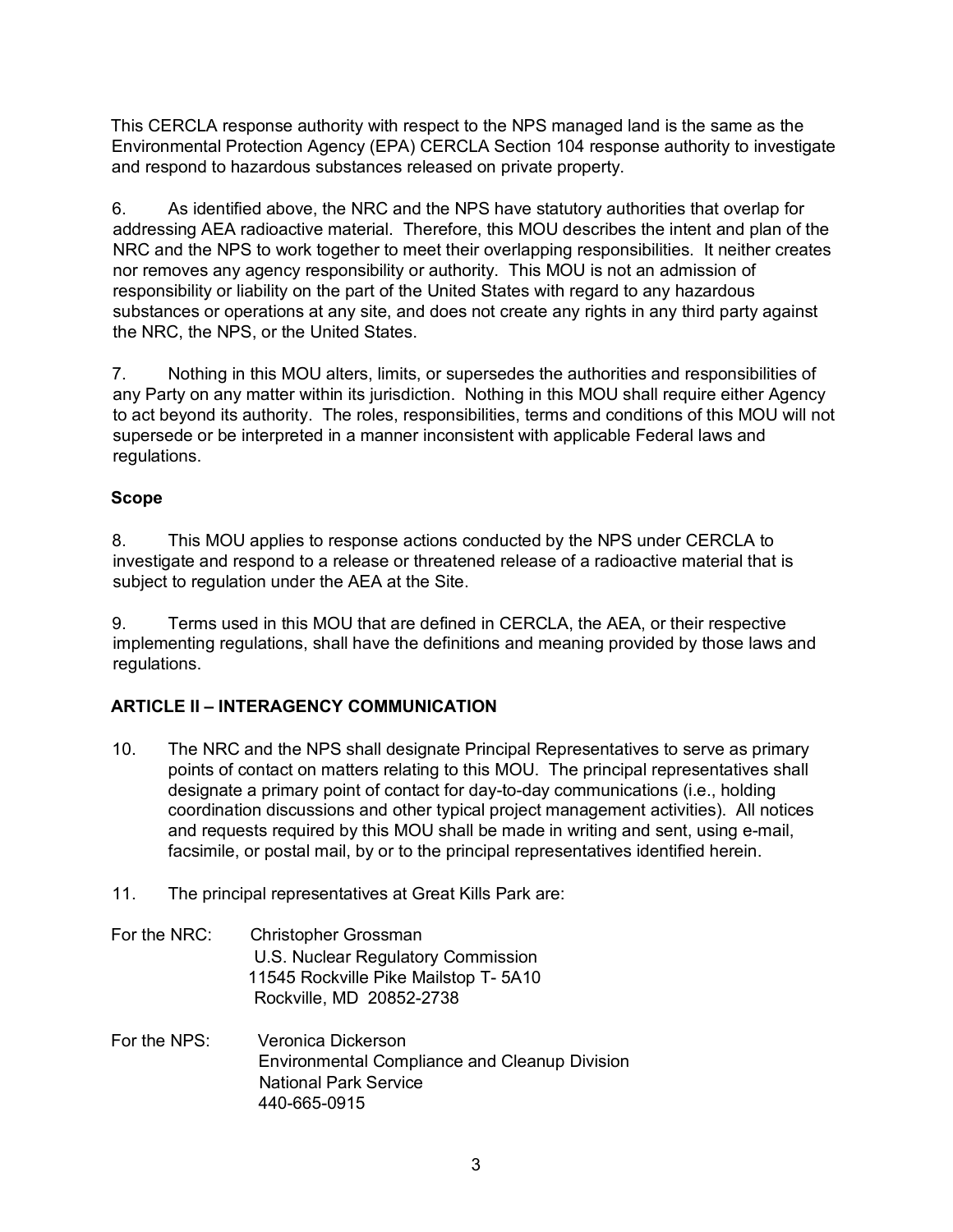The Principal Representatives at Spring Creek Park are:

- For the NRC: Christopher Grossman U.S. Nuclear Regulatory Commission 11545 Rockville Pike Mailstop T-5A10 Rockville, MD 20852-2738
- For the NPS: Veronica Dickerson Environmental Compliance and Cleanup Division National Park Service 440-665-0915

The Principal Representatives at Dead Horse Bay are:

- For the NRC: Christopher Grossman U.S. Nuclear Regulatory Commission 11545 Rockville Pike Mailstop T-5A10 Rockville, MD 20852-2738
- For the NPS: Veronica Dickerson Environmental Compliance and Cleanup Division National Park Service 440-665-0915

## **ARTICLE III – NRC INVOLVEMENT WITH THE NPS RESPONSE ACTIONS WITH RADIOLOGICAL MATERIALS**

### **Identification of Areas with Radioactive Material**

12. The NPS will inform the NRC when the NPS anticipates or determines that any planned excavations would lead to the accumulation of excavated material that would potentially contain, or would aggregate for disposal, Category 1 or Category 2 quantities of radioactive material as defined in 10 CFR Part 37. If any planned excavations would lead to the accumulation of excavated material with the likely potential to contain, or aggregate for disposal, Category 1 or Category 2 quantities of material, NPS will not commence such excavations until the NRC and the NPS have discussions regarding the implementation of appropriate site-specific security measures.

# **NRC and NPS Coordination and Planning**

13. The NRC and the NPS will coordinate, at least annually, on Site-specific NRC monitoring activities.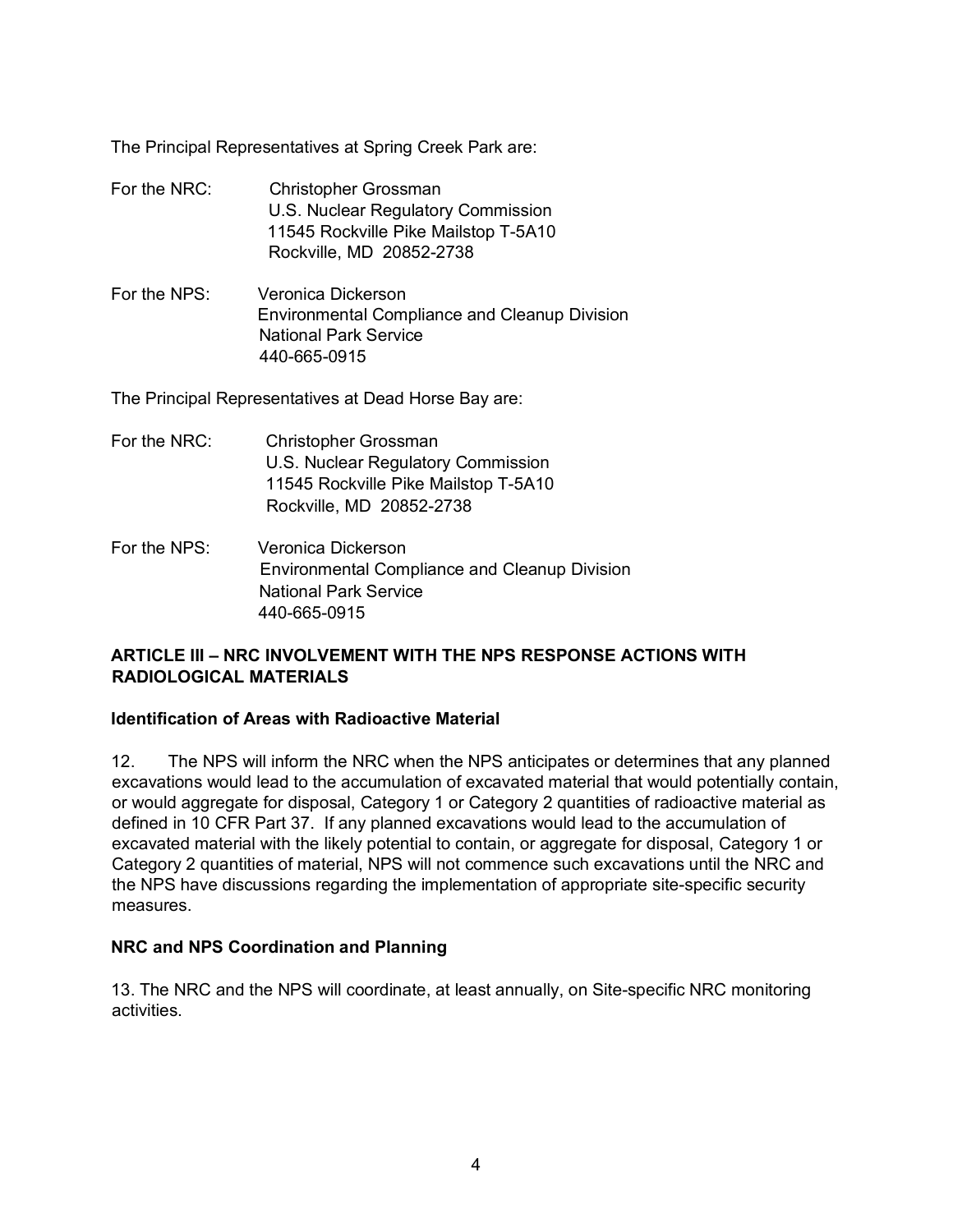## **NRC Access to Information and Site**

14. The NPS will furnish to the NRC on an ongoing basis information concerning all CERCLA work relating to investigations, removal actions, and remedial actions, such as plans, reports, and comments and responses to comments from any other Federal or State agency or other person or entity concerning the radiological material.

15. The NPS also will provide to the NRC for review and comment draft documents related to the radiological material, as referenced above in Paragraph 14. These documents will provide the technical basis for meeting relevant and appropriate dose criteria.

16. After reasonable notice provided, the NPS will facilitate, as appropriate, the NRC visits and meetings and NRC confirmatory surveys or sampling at the Site.

## **NRC Involvement Activities**

17. Based on the information and discussions per Paragraphs 14 and 15, the NRC will determine the appropriate monitoring activities, which could include, but are not limited to, document and data reviews, site observations, and confirmatory radiological surveys or sampling.

18. The purpose of the NRC monitoring is to ensure the NPS's remedy at the Site meets the NRC 25 millirem per year dose criterion in 10 CFR 20.1402 for sites or portions of sites that will be released for unrestricted use or is consistent with the requirements in 10 CFR 20.1403(b) for sites or portions of sites that will be released for restricted use. In addition, for any 5 year review the NPS conducts under Section 121(c) of CERCLA, 42 U.S.C. § 9621(c), the NRC will be given the opportunity to review the status of the radiological remedy to ensure that the radiological remedy remains protective.

19. The NRC will prepare monitoring reports with the results of its reviews and other monitoring activities. The NRC will provide the NPS a meaningful opportunity to review all draft monitoring reports before they are issued as final. The monitoring reports will be included in the NRC's Agency wide Documents Access and Management System (ADAMS) as public documents that may be accessed by interested persons through the NRC's website. The NRC agrees to provide the NPS with any written comments on the NPS CERCLA planning documents (e.g. Sampling and Analysis Plans, Field Sampling Plans, Health and Safety Plans) within 30 days, the NPS CERCLA reports (e.g. Remedial Investigation Report, Feasibility Study Report) within 45 days, and the NPS CERCLA decision documents (e.g. Record of Decision) within 60 days. If necessary, the agencies can discuss alternate review times on the NPS CERCLA documents. The NPS will respond to all comments it receives from the NRC related to the radiological material. Written NPS and NRC correspondence on the Site will be publicly available provided no restrictions apply in accordance with Item 27.

20. If the NRC at any time determines that it needs to review additional available data, documents, or information for the Site's environmental response to radiological material, it may request the specific additional data, documents, or information from the NPS. The NPS will make reasonable efforts to provide all available data, documents, or information that has been requested by the NRC within 60 calendar days of the request, subject to legal limitations that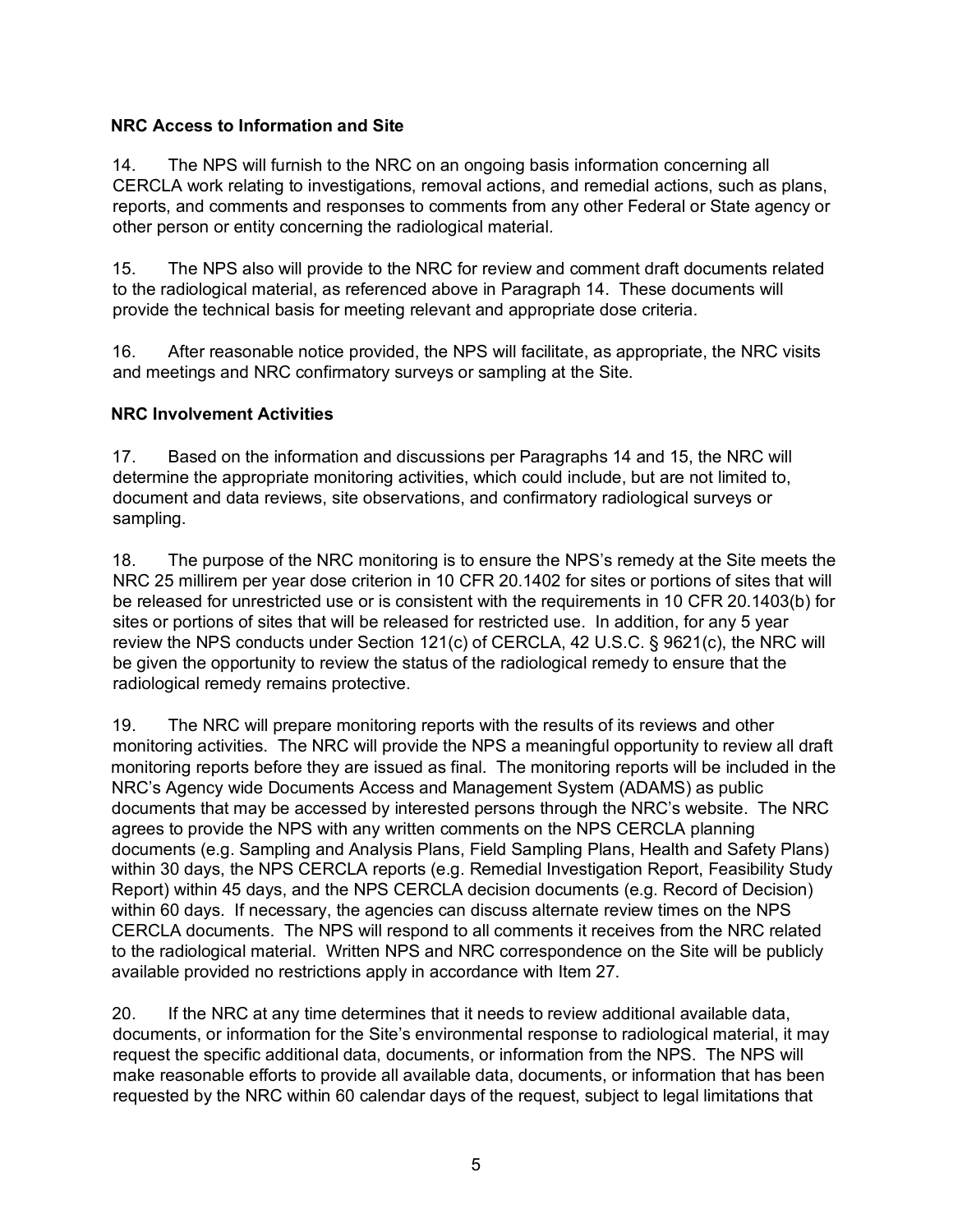are otherwise applicable to the information or documents, or within a longer period as determined by agreement of the NRC and the NPS if necessary due to the size, complexity, or difficulty of providing the requested materials.

21. Upon completion of the NPS's response action at the Site, the NRC will prepare a final letter or report regarding the NPS's radiological remediation to document NRC activities and conclusions regarding the remediation. The NRC will provide the NPS a meaningful opportunity to review this document before it is issued as final letter or report.

## **NRC Decommissioning Dose Criteria**

22. The NRC decommissioning dose criteria contained in 10 CFR 20.1402 or 10 CFR 20.1403(b) may be an Applicable or Relevant and Appropriate Requirement under Section 121(d) of CERCLA, 42 U.S.C. § 9621(d), for remedial actions at the Site.

### **NRC Technical Assistance or Regulatory Advice**

23. If the NPS needs technical assistance or regulatory advice or records from the NRC to assist actions at the Site, it may submit a request for assistance, advice or records to the NRC. As part of its request, the NPS will also provide all information that is relevant and necessary to allow the NRC to respond to the request. The NRC will provide the requested technical assistance, regulatory advice, or records, in the form of publicly available guidance documents (and clarifications on those documents), within 90 calendar days of the request, subject to legal limitations that are otherwise applicable to the information or documents, or within a longer period as jointly determined by the NRC and the NPS, if necessary, due to the complexity or difficulty of responding to the request.

#### **Records**

24. The NRC monitoring reports and any written correspondence with the NPS under this MOU will be publicly available in the NRC's ADAMS.

25. The NPS will maintain a record of all submissions of information or documents, or requests for documents or assistance between the NRC and the NPS, for the Site.

26. All documents and information subject to exchange under this MOU may be furnished in electronic form, and providing access through links to websites from which a complete document can be downloaded will satisfy the submittal requirements of this MOU.

27. If any of the information or records held by the NRC or the NPS is confidential, privileged, classified, proprietary, or Safeguards Information, or subject to the Privacy Act, restrictions under procurement integrity laws or regulations, or any other legal restriction on its dissemination, the Agency with primary responsibility for the information or record (usually the originating Agency) will identify these restrictions either in response to a request by the other for the records or by marking on the records themselves, if they can lawfully be furnished to the other Agency subject to the restriction. The Agency receiving the information or records will manage any such restricted information or records in compliance with all limitations applicable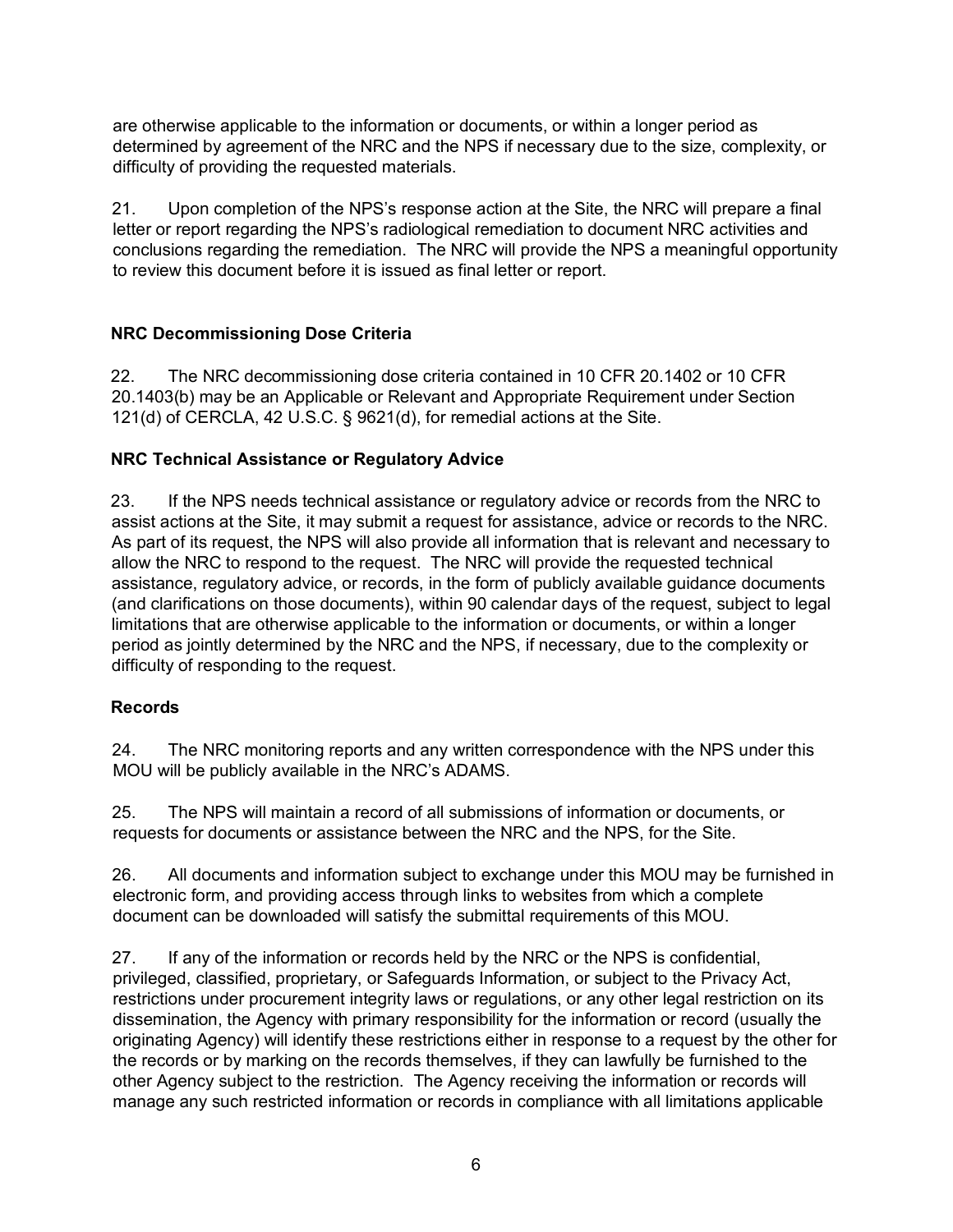to them, and will not further release or disseminate any such information or records without the written permission of the originating or responsible agency. If the Agency receiving the information is served with a request or demand for the release of the information or record, the request will be referred to the originating agency for decision and response to the requester. Freedom of Information Act (FOIA) requests or other requests for documents will be handled in accordance with applicable statutes (e.g., FOIA), rules, regulations, policies, and procedures. The Agencies recognize that Federal law may require the release of this information or record.

# **Service Provider Licenses**

28. When the NPS's radiological remediation activities are conducted by service providers, the NPS will verify that its service providers use the NRC's guidance to determine whether an NRC or Agreement State license is required in order to conduct its activities. When requested by service providers, the NPS will provide appropriate land jurisdiction documentation. The NPS agrees that when it is utilizing the NRC or Agreement State licensed service providers, the NPS will clarify which activities will be the responsibility of the service provider under their license (e.g., worker safety and source security).

## **ARTICLE IV – FUNDING**

29. There will be no transfer of funds or other obligations between the NRC and the NPS in connection with this MOU. Each Agency will fund its own participation. All activities under or pursuant to this MOU are subject to the availability of appropriated funds and the Agencies' respective funding procedures.

### **ARTICLE V – LIABILITY**

30. The NRC and the NPS agree to assume liability for their own risks arising from or related to activities under this MOU.

# **ARTICLE VI – DISPUTE RESOLUTION**

31. The NRC and the NPS will make every effort to resolve any disputes that arise related to the subject matter of this MOU at the project or program manager level through informal consultation. If they are unable to resolve the dispute at that level, either agency may elevate the dispute in writing to successively higher and generally equivalent levels of management in each of the Agencies, up to the level of the officials who are signatories to this MOU. Any issue that is elevated will be the subject of a written statement of position by the disputing Agency, and the other Agency will respond in writing its position. The Agency officials at each level of elevation will confer with one another in a timely and cooperative manner to attempt to resolve the dispute.

32. If the Agencies cannot resolve the dispute, each Agency reserves any and all rights it may have to take any and all action available to it under any law, regulation, Executive Order, or interagency agreement to seek review and resolution of the matter. The NRC specifically reserves any authority it has to take administrative or regulatory action against the NPS with regard to an unresolved dispute. The NPS reserves any authority and defenses available to it to respond to any assertion, including authority, by the NRC. In the event of an unresolved